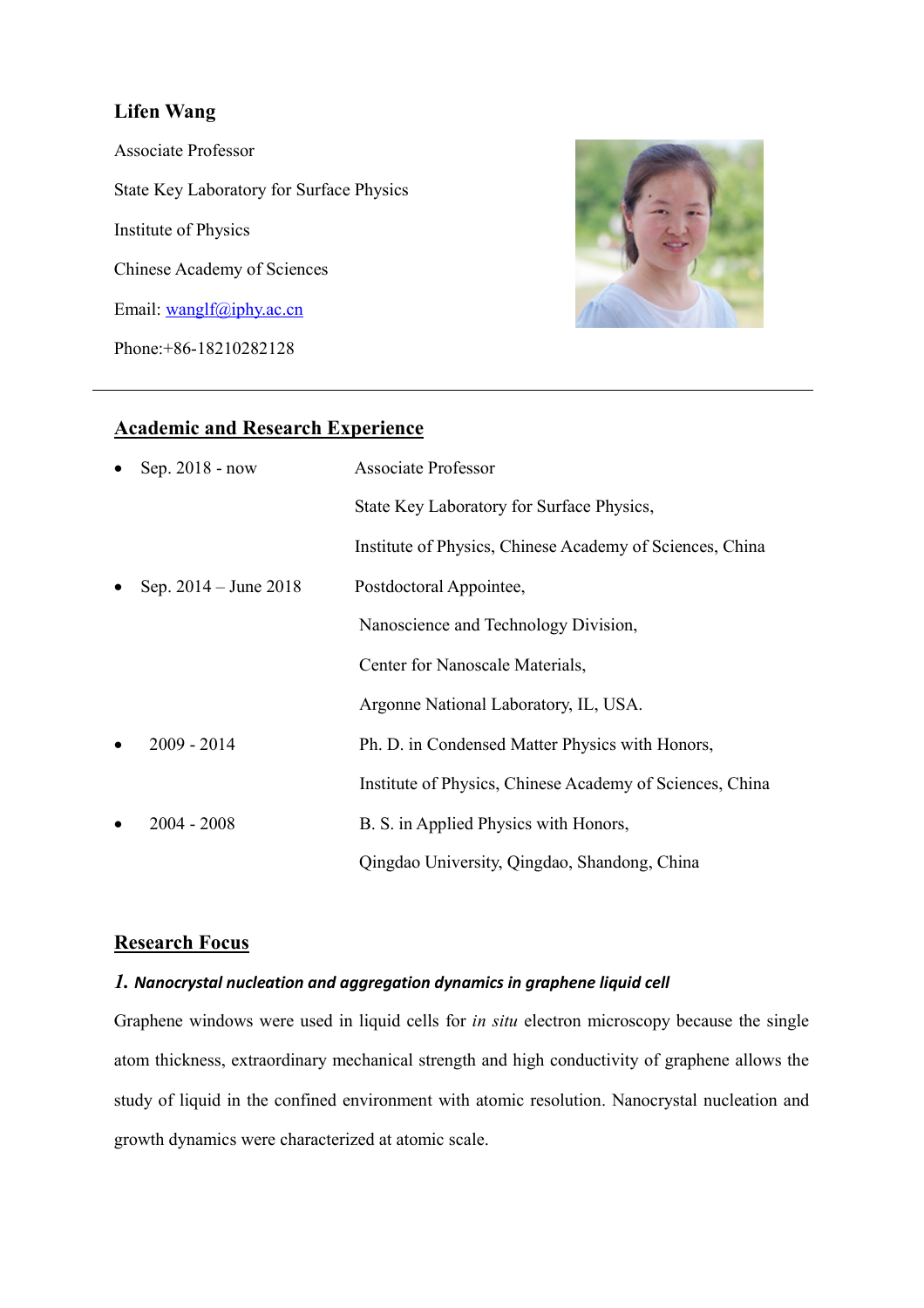#### *2. Phase transition induced by ionic diffusion*

Real time *in situ* observation could help to identify the trans state like charge density wave during phase transition. We tracked the lithium ions insertion and diffusion in 2D material MoS<sub>2</sub> and demonstrated the CDW phase of  $MoS<sub>2</sub>$  induced by electron injection. When follow oxygen diffusion in bulk CeO<sub>2</sub>, distortion of the Ce plane as well as the enhanced diffusion path of oxygen was observed.

#### *3. Dynamic Lithium Storage Mechanism in Electrode Materials*

We fabricate open lithium ion battery utilizing an *in situ* Transmission Electron Microscopy (TEM) specimen holder with nanomanipulator to study dynamic (de)-lithiation processes at the level of single nanostructure, interface and grain/domain boundary. Structural evolution and phase transition in individual electrode materials get to be correlated with electrochemical performance down to atomic scale by performing TEM and electrochemical measurements at the same time on the battery.

#### *4. In Situ Microscopy of nanomaterial aggregation and growth at the solid liquid interface*

We assemble electrochemical wet cells inside an *in situ* (Scanning) Transmission Electron Microscopy ((S)TEM) holder. *In situ* records of the first few stages of nanoscale clusters aggregation and growth at the liquid and solid interface reveal the basic physics of electrodeposition mechanism.

# *5. Evolution of morphology, composition and interfaces correlated with electrochemical performance in lithium ion batteries*

We assemble lithium ion batteries for *operando* Scanning Electron Microscopy (SEM) observation. Microscale morphology evolution during electrochemical cycling could be clearly related to stress formation inside eletrodes and between interfaces.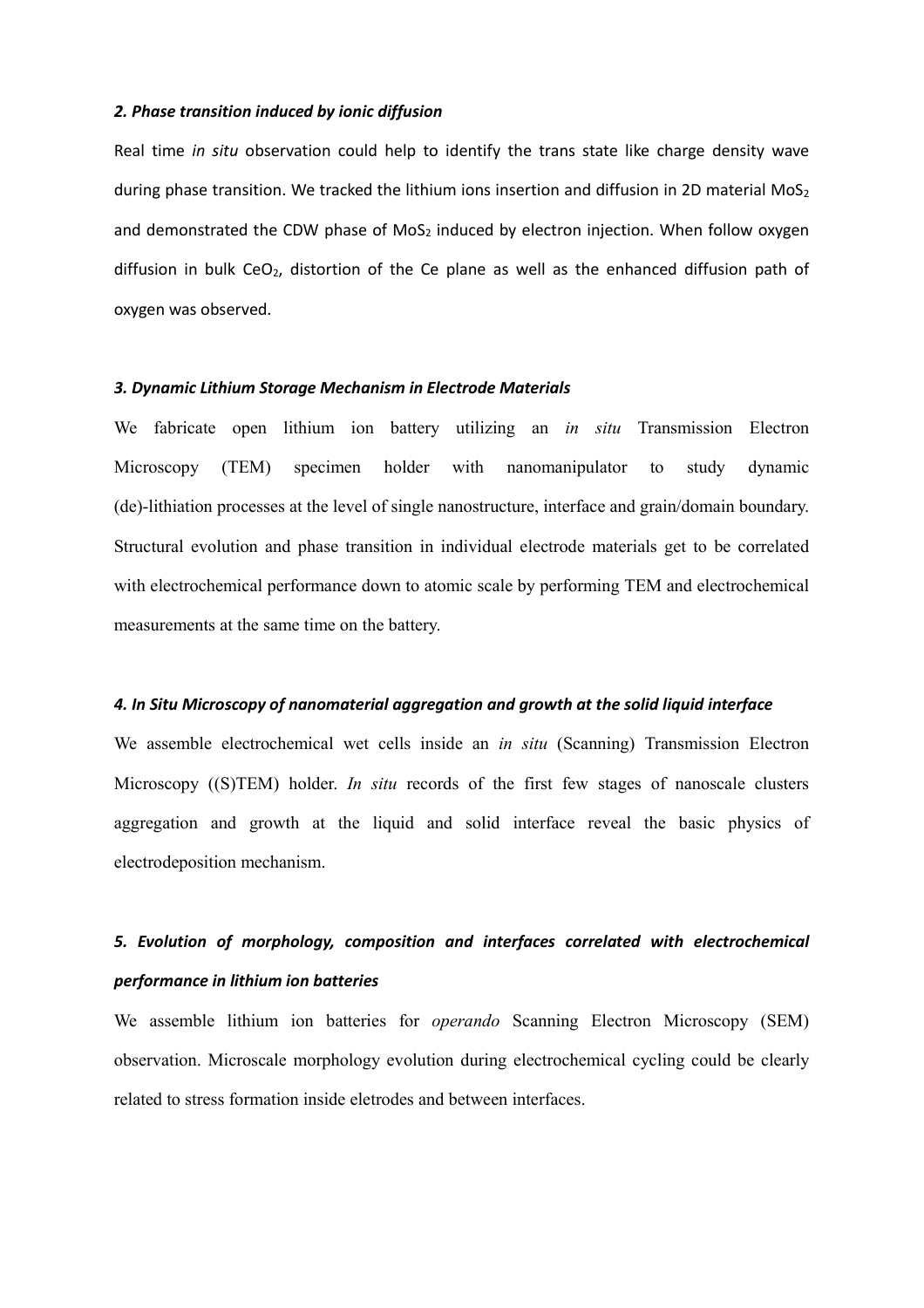#### **Skills & Expertise**

Assemble of graphene liquid cell

Construction of *in situ* miniaturized open solid lithium cells and electrochemical liquid cell

Analytical (S)TEM characterization (HR-TEM, EELS, SAED, CBED, EDS, HADDF)

TEM Sample Preparation Technique

Fabrication and Measurement of Coin Cell-Type Lithium Ion Battery

Pulsed Laser Deposition (PLD) and CVD film growth

Focused Ion Beam (FIB), Atomic Force Microscopy (AFM), Reactive Ion Etching (RIE)

#### **Publications**

- 1. **Lifen Wang**, Zhi Xu, Wenlong Wang, Xuedong Bai. Atomic mechanism of dynamic electrochemical lithiation processes of MoS<sub>2</sub> nanosheets. *J. Am. Chem. Soc.* 2014, **136***,* 6693-6697.
- 2. **Lifen Wang**, Donghua Liu, Shize Yang, Xuezeng Tian, Wenlong Wang, Enge Wang, Zhi Xu, Xuedong Bai. Exotic reaction front and stage structure in lithiated Si nanowires. *ACS Nano.*  2014, **8,** 8249-8254.
- 3. **Lifen Wang,** Jian Yan, Zhi Xu, Wenlong Wang, Jianguo Wen, Xuedong Bai. Rate Mechanism of Vanadium oxide coated tin dioxide nanowire electrode for lithium ion battery. *Nano energy* 2017, **42**, 294-299.
- 4. **Lifen Wang**, Jianguo Wen, Huaping Sheng, Dean J. Miller. Fractal growth of platinum electrodeposits revealed by *in situ* electron microscopy. *Nanoscale* 2016, **8,** 17250-17255.
- 5. **Lifen Wang**, Xuezeng Tian, Shize Yang, Zhi Xu, Wenlong Wang, Xuedong Bai. Dynamic nanomechanics of zinc oxide nanowires. *Appl. Phys. Lett.* 2012, **100**, 163110.
- 6. **Lifen Wang**, Zhi Xu, Shize Yang, Xuezeng Tian, Jiake Wei, Wenlong Wang, Xuedong Bai. Real-time in situ TEM studying the fading mechanism of tin dioxide nanowire electrodes in lithium ion batteries. *Sci. China Tech. Sci.* 2013, **56**, 2630-2635.
- 7. Xuezeng Tian, Shize Yang, Min Zeng, **Lifen Wang**, Jiake Wei, Zhi Xu, Wenlong Wang, Xuedong Bai, Bipolar electrochemical mechanism for mass transfer in nanoionic resistive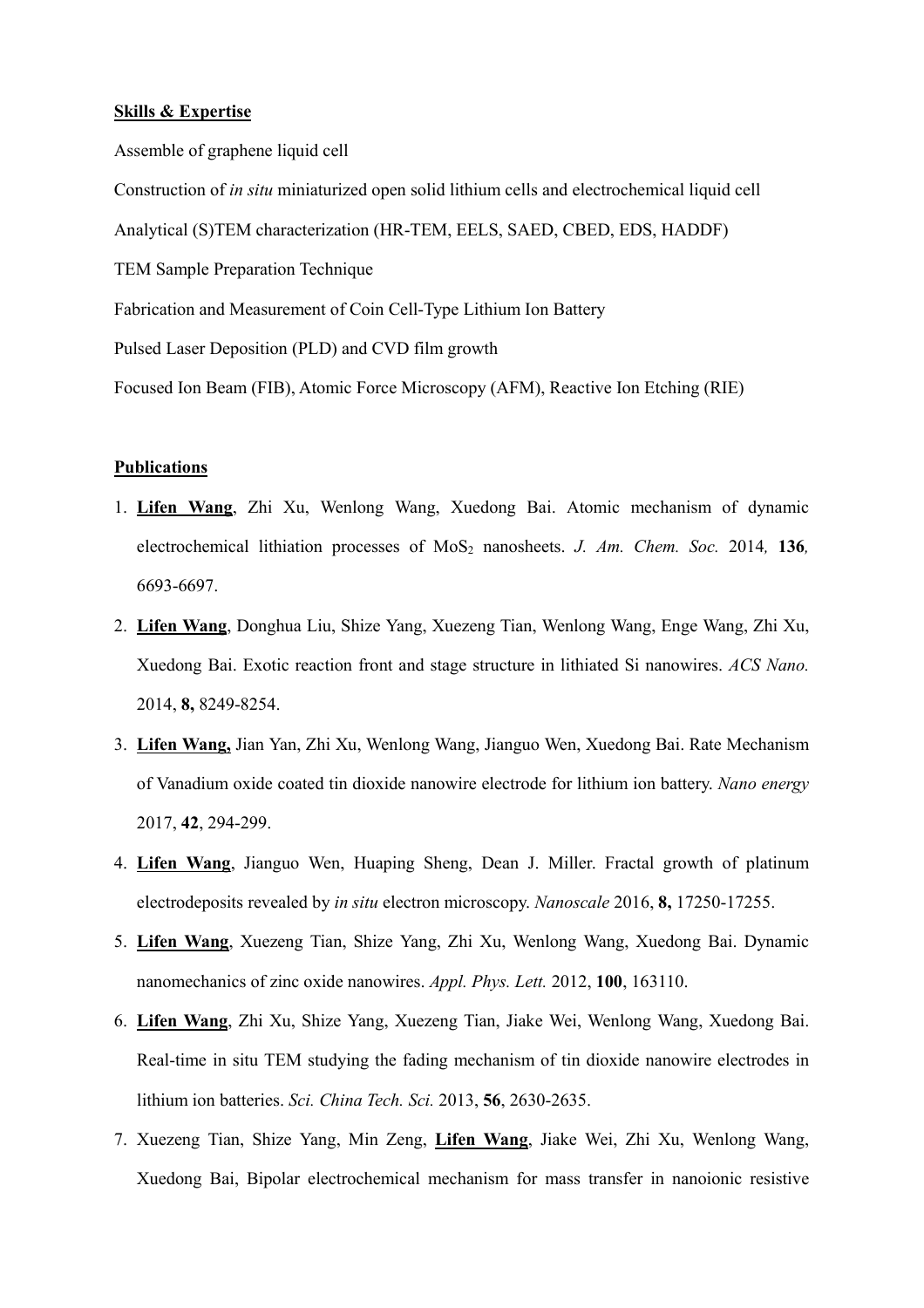memories. *Adv. Mater.* 2014, **26**, 3649-3654.

- 8. Yunlong Zhao, Jiangang Feng, Xue Liu, Fengchao Wang, **Lifen Wang**, Changwei Shi, Lei Huang, Xiyaun Chen, Lin Xu, Mengyu Yan, Qingjie Zhang, Xuedong Bai, Hengan Wu, Liqiang Mai. Self-adaptive strain-relaxation optimization for high-energy lithium storage material through crumpling of graphene. *Nat. Commun*. 2014, **5**, 4565.
- 9. Shize Yang, **Lifen Wang**, Zhi Xu, Xuedong Bai. The Piezotronic Effect of Zinc Oxide Nanowires Studied by In Situ TEM. *Adv. Mater.* 2012, **24**, 4676–4682.
- 10.Xuezeng Tian, **Lifen Wang**, Jiake Wei, Shize Yang, Wenlong Wang, Zhi Xu, Xuedong Bai. Filament growth dynamics in solid electrolyte-based resistive memories revealed by in situ TEM. *Nano Research* 2014, **7**, 1065-1072.
- 11.Yan Li, Rui Xu, Yang Ren, Jun Lu, Huiming Wu, **Lifen Wang**, Dean J Miller, Yang-Kook Sun, Khalil Amine, Zonghai Chen. [Synthesis of full concentration gradient cathode studied by high](http://www.sciencedirect.com/science/article/pii/S2211285515003122)  [energy X-ray diffraction.](http://www.sciencedirect.com/science/article/pii/S2211285515003122) *Nano Energy*. 2016, **19**, 522-531.
- 12.Guiliang Xu, Yan Li, Tianyuan Ma, Rang Ren, Hsien Hau Wang, **Lifen Wang**, Jianguo Wen, Dean Miller, Khalil Amine, Zonghai Chen, PEDOT-PSS coated ZnO/C hierarchical porous nanorods as ultralong-life anode matreials for lithium ion batteries. Nano energy. 2015. 18, 253-264.
- 13.Shize Yang, Xuezeng Tian, **Lifen Wang**, Jiake Wei, Kuo Qi, Xiaomin Li, Zhi Xu, Wenlong Wang, Jimin Zhao, Enge Wang. In-situ Optical Transmission Electron Microscope study of exciton phonon replicas in ZnO nanowires by Cathodoluminescence. *Appl. Phys. Lett.* 2014, **7**, 071901.
- 14. Jiake Wei, Zhi Xu, Hao Wang, Xuezeng Tian, Shize Yang, **Lifen Wang**, Wenlong Wang, Xuedong Bai. In-situ TEM imaging of the anisotropic etching of graphene by metal nanoparticles. *Nanotechnology* 2014, **25**, 465709.